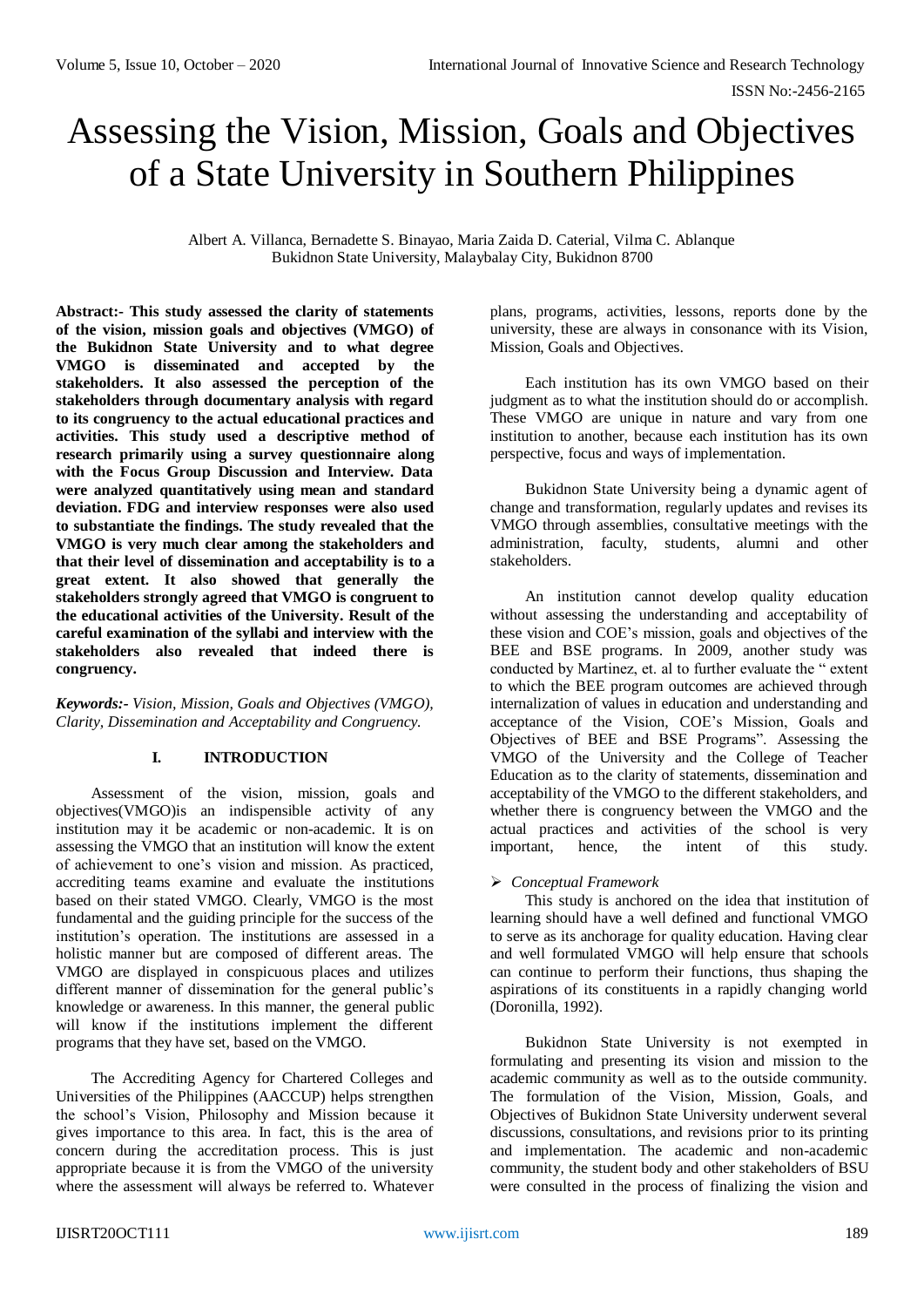mission. This illustrates how relevant these vision, mission, goals and objectives to the school because it serves as the foundation where all the curricular programs, objectives, activities and of the general operation of the school are based.

Figure 1 illustrates the conceptual framework of the study. From the schema, the first frame illustrates the BSU's VMGO as assessed by the participants, namely: the administration and faculty, students, alumni, parents and other stakeholders. The assessment will be done in terms of clarity of the stated statements, dissemination and acceptability of VMGO by various stakeholders, and congruency of actual educational practices and activities on the mission, goals and objectives of the College of Teacher Education.



Fig 1:- Schematic Diagram of the Study

# **II. OBJECTIVES**

This study aimed at assessing the clarity, dissemination and acceptability, and congruency of the University's Vision and the mission, goals and objectives of the College of Teacher Education. Specifically, it sought to:

- (1) determine the extent of clarity of the statement on the vision, mission, goals; and objectives of the University;
- (2) determine the degree/level of dissemination and acceptability of VMGO by the following stakeholders: administrators and faculty; staff; students andother stakeholders; and
- (3) assess the extent of congruency between the actual educational practices and activities on the following: mission of the University; goals of the College of Education; and objectives of the BSE and BEE Programs.

# **III. METHODOLOGY**

This study used descriptive method of research. Participants of the study included the different stakeholders: the faculty, students, parents, alumni and community people. They were gathered in one place and were asked to revisit the vision and mission of the University and the mission, goals and objectives of the College of Education. A questionnaire checklist patterned from the AACCUP instrument on the assessment of VMGO was given and were responded individually. The questionnaire consisted of three parts: Part 1 determined the VMGO as to the extent of clarity of statements to various stakeholders, Part 2 assessed as to the degree of dissemination and acceptability by the

different stakeholders, and Part 3 assessed whether the stated VMGOs are congruent with the actual educational practices and activities of the school.

A total of two hundred ninety-six (296) stakeholders served as participants which consisted Ten (10) University officials and faculty, sixteen (16) non-teaching staff, two hundred thirty-five (235) students, twenty (20)alumni and fifteen (15) other stakeholders that included parents and indigenous people representatives. All participants were randomly selected except the indigenous peoplewho were purposively chosen.

The main research instrument employed was a survey questionnaire mainly closed but some open-ended questions are provided every after part. Items were patterned from the survey instrument of the AACCUP (2009). The closed questions were primarily in the form of five-point Likert scale while the open-ended left blank spaces for additional comments and suggestions from the participants. This made this study a mixed method combining quantitative and qualitative analysis. Darbi (2012), Analui and Karami (2002) in their previous researches related to this study used this research instrument.

Focus group discussion and semi-structured interview were also conducted to specifically answer how the mission, goals and objectives of the College of Education were congruent in terms of the implementation of the actual educational practices and activities.

Mean and standard deviation were utilized to help in the presentation, analysis and interpretation of the data through the aid of the Minitab statistical software. Responses from focus group discussion and interviews were also used to substantiate and served as basis in coming up with realistic findings and conclusions about the vision and mission of the university and the mission, goals and objectives of the College of Education.

# **IV. RESULTS AND DISCUSSION**

# *Extent of Clarity of the VMGO*

Table 1 shows that the extent of clarity of statements of vision and mission of Bukidnon State University and the goals of the College of Teacher Education is *very much clear*. This means that the vision of the University which is to be *"a premier institution of higher learning in teacher education, sciences and humanities"* is highly indicative of what it hopes to become in the future. The mission of the University *"to develop competitive professionals who are committed to build a sustainable life for all through quality instruction, research, extension, and production"* is also highly reflective of its legal and educational mandates as prescribed in its own charter, the Republic Act 9456 as well as in the Republic Act 8292 or the Higher Education Modernization Act of 1997. This is also true to the goals and objectives of the College of Teacher Education which essentially have to anchor to the mission of the University. Correspondingly, program outcomes of the College and the program goals of both the BEEd and BSEd have clearly stated the expected outcomes in terms of competencies,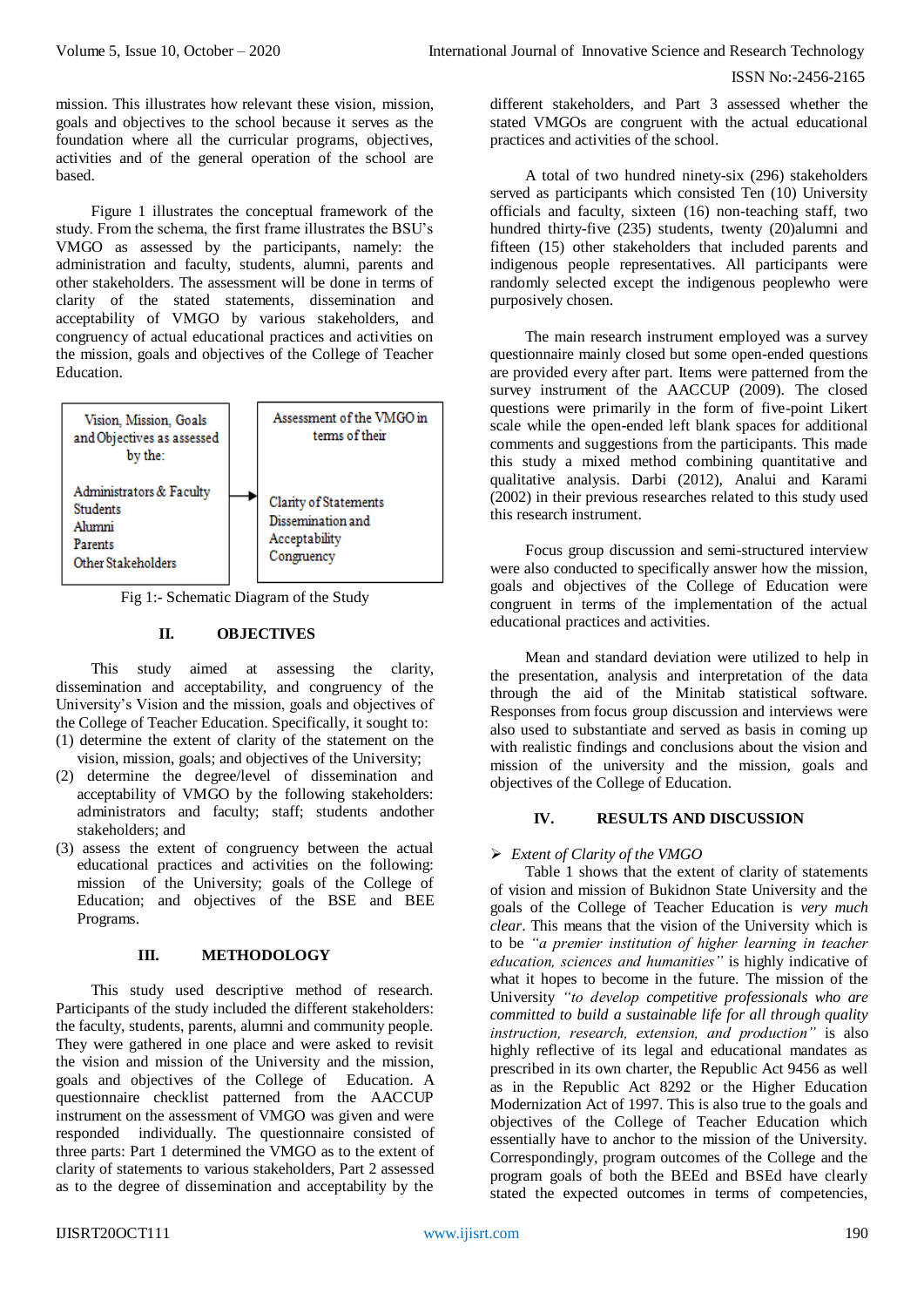values and other attributes the graduates would have after 4- 5 years in the college.

The said results which indicate high level of clarity among the VMGO statements could be very well attributed to the constant and periodic review and revisions of the said statements with the participation of all the stakeholders of the University including even the indigenous people of the province. During consultative meetings, all stakeholders were asked whether the statements are clear and easily understandable by any layman and if found some statements which they could hardly understand, they have to suggest for appropriate replacement or revision of the term or statement. One participant was quoted saying, *"the statements are very much clear, no wonder BukSU was able to produce very good teachers not only for Bukidnon but also abroad."* This remark is a manifestation that BuKSU – being a premier state university in the province is really capable of producing graduates who can compete nationally and internationally.

| <b>Statements</b>                                                                                                                 | <b>Mean</b> | sd   | Q.D.                |
|-----------------------------------------------------------------------------------------------------------------------------------|-------------|------|---------------------|
| The Vision and Mission statements, Goals and Objectives are printed in                                                            | 4.69        | 0.54 | Great extent        |
| bulletin boards, catalogues/manuals and other forms of communication                                                              |             |      |                     |
| media and readily available.                                                                                                      |             |      |                     |
|                                                                                                                                   |             |      |                     |
| The Administration and Faculty                                                                                                    |             |      |                     |
| The administrators/faculty members are aware of the Vision and Mission of                                                         | 4.65        | 0.53 | Great extent        |
| the Institution, and the Goals and Objectives of the College of Teacher                                                           |             |      |                     |
| Education.                                                                                                                        |             |      |                     |
| The faculty understand and accept the Objectives of the program.                                                                  | 4.62        | 0.58 | Great extent        |
| There is faculty participation in the formulation, review and/or revision of<br>the VMGO.                                         | 4.68        | 0.54 | Great extent        |
| Sub-total                                                                                                                         | 4.65        | 0.55 | Great extent        |
|                                                                                                                                   |             |      |                     |
| The Staff                                                                                                                         |             |      |                     |
| The staff are aware of the Vision and Mission of the Institution, and the                                                         | 4.67        | 0.50 | Great extent        |
| Goals and Objectives of the College and the program respectively.                                                                 |             |      |                     |
| There is staff participation in the formulation, review and/or revision of the                                                    | 4.65        | 0.55 | Great extent        |
| VMGO.                                                                                                                             |             |      |                     |
| The staff accepts the responsibility of realizing the objectives that are                                                         | 4.65        | 0.53 | Great extent        |
| relevant to their particular work.                                                                                                |             |      |                     |
| Sub-total                                                                                                                         | 4.66        | 0.53 | Great extent        |
|                                                                                                                                   |             |      |                     |
| <b>The Students</b>                                                                                                               |             |      |                     |
| The students are aware of the Vision and Mission of the Institution.                                                              | 4.76        | 0.43 | Great extent        |
| The students understand and accept the Objectives (Outcomes) of their                                                             | 4.74        | 0.50 | Great extent        |
| program.                                                                                                                          |             |      |                     |
| There is student participation in the formulation, review and/or revision of                                                      | 4.70        | 0.46 | Great extent        |
| the VMGO.                                                                                                                         |             |      |                     |
| Sub-total                                                                                                                         | 4.73        | 0.46 | Great extent        |
|                                                                                                                                   |             |      |                     |
| <b>Other Stakeholders</b>                                                                                                         |             |      |                     |
| Representatives of cooperating agencies, linkages, alumni, industry                                                               | 4.63        | 0.53 | Great extent        |
| representatives, and other concerned organizations/groups participate in the<br>formulation, review, and/or revision of the VMGO. |             |      |                     |
| The cooperating agencies, linkages, alumni, industry sector, and other                                                            | 4.64        | 0.53 | Great extent        |
| concerned groups are aware of and generally accept the VMGO.                                                                      |             |      |                     |
| The VMGO are widely disseminated to the different agencies, institutions,                                                         | 4.70        | 0.49 | Great extent        |
| industry sector, and the community as a whole.                                                                                    |             |      |                     |
| Sub-total                                                                                                                         | 4.66        | 0.52 | Great extent        |
| <b>General</b>                                                                                                                    | 4.64        | 0.53 | <b>Great extent</b> |
|                                                                                                                                   |             |      |                     |

Table 1

Another factor that could be attributed to this high extent of clarity is the translation of vision and mission statements into several languages such Filipino, Cebuano and Binukid which are more comprehensible for the local residents in the community. With the translations, external stakeholders like those who belong to the lower strata of the

community can now understand better what do vision and mission statements mean to them. What is even more appreciative is that they can already make comments and suggestions for the improvement of the vision and mission statements. One Cebuano local resident was quoted saying, *"Aw, kini mao ang mas patsada kay mas nakasabot nako*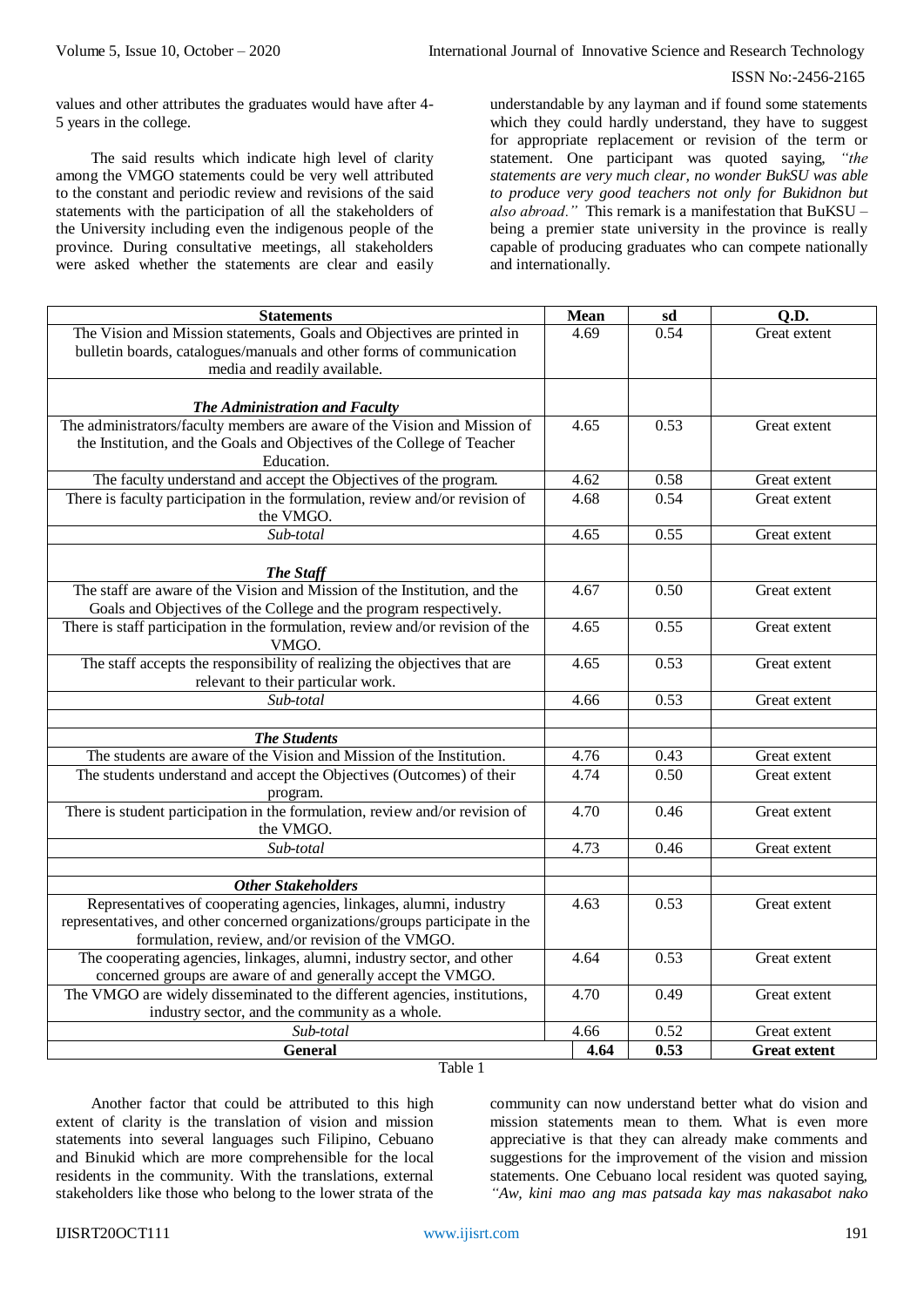#### ISSN No:-2456-2165

*unsa jud ang katuyoan sa BSU para sa atong lugar"* which means that this translation is much better since he can now better understand what BSU's mission is all about for the community.Darbi (2012) is very explicit in saying that mission statements must be translated into many languages and cultures to have it widely understood and shared. This becomes a shared mission among the stakeholders. In fact, during a visit to the extension site in Brgy Capitan Angel

### *Level of Dissemination and Acceptability of the VMGO*

this city, another local resident when asked about the Binukid translation responded saying, *"Kini ang mas klaro kay nakasabot nako kay gihubad naman sa among sinultian ug mas nabati nako nga apil jud diay mi sa Bukidnon State University diha sa Malaybalay."*Said statement means that this translation is much clear and that this man can now better understand due to the translation of vision and mission statements into their own dialect.

| <b>Statements</b>                                                    | <b>Mean</b> | Sd   | Q.D.            |
|----------------------------------------------------------------------|-------------|------|-----------------|
| The Vision clearly reflects what the institution hopes to become in  | 4.76        | 0.43 | Very much clear |
| the future                                                           |             |      |                 |
| The Mission clearly reflects the institution's legal and educational | 4.74        | 0.50 | Very much clear |
| mandate                                                              |             |      |                 |
| The Goals are clearly stated and are consistent with the Mission of  | 4.70        | 0.46 | Very much clear |
| the Institution                                                      |             |      |                 |
| The Objectives clearly state the expected outcomes in terms of       | 4.65        | 0.46 | Very much clear |
| competencies (skills and knowledge), values and other attributes of  |             |      |                 |
| the graduates which include the development of:                      |             |      |                 |
| Technical skills in teaching;                                        | 4.69        | 0.49 | Very much clear |
| Research and extension capabilities;                                 | 4.63        | 0.53 | Very much clear |
| Students' own ideas, desirable attitudes and personal                | 4.61        | 0.52 | Very much clear |
| discipline;                                                          |             |      |                 |
| Moral character;                                                     | 4.64        | 0.53 | Very much clear |
| Critical thinking skills; and                                        | 4.70        | 0.49 | Very much clear |
| Aesthetic and cultural values.                                       | 4.61        | 0.49 | Very much clear |
| The VMGO contains the following provisions for training of globally  |             |      | Very much clear |
| competitive teachers who are:                                        |             |      |                 |
| Imbued with ideals of Philippine file;                               | 4.43        | 0.63 | Very clear      |
| Equipped with pedagogical knowledge and skills;                      | 4.52        | 0.61 | Very clear      |
| Effective empathizers of organized knowledge to allow                | 4.57        | 0.57 | Very clear      |
| analytical and critical thinking;                                    |             |      |                 |
| Efficient facilitators of learning;                                  | 4.70        | 0.51 | Very much clear |
| Committed humanists.                                                 | 4.67        | 0.55 | Very much clear |
| The VMGO contains the following provisions to meet professional      | 4.68        | 0.56 | Very much clear |
| teachers.                                                            |             |      |                 |
| <b>General</b><br>$-11-$                                             | 4.64        | 0.53 | Very much clear |

Table 2:- Level of Dissemination and Acceptability of the VMGO

Table 2 shows that dissemination and acceptability of the vision and mission of the Bukidnon State University and the goals and objectives of the College of Education is to a *great extent.*This implies that there is deep understanding and acceptability among the stakeholders including the indigenous peoples who explicitly expressed that they definitely can understand and they accept what the vision, mission statements of the University as well as the goals and objectives of the College of Education. This also means that dissemination of the Vision, Mission, Goals and Objectives was widely disseminated and received by the different stakeholders through consultative meetings, fora, billboards, printed bulletin of information and other resource materials. The effort of the VMGO committee is also worth mentioning when they conducted site visit to the public market, plaza and IP community just to disseminate the vision and mission of the Bukidnon State University which turned out to be fruitful as they were able to gather

feedbacks for the improvement of the vision and mission statements.

It can be noted that the university is constantly conducting strategic planning every year. The basic purpose of having this is to revisit and revise the vision and mission of the University to ensure relevance to its mandates. University key officials, unit heads, faculty members and even student representatives were all involved to participate in this activity. In fact, during the last strategic planning in June 2016, the University's vision and mission were totally revised to keep abreast to the call for internationalizations, Kto12 program, Outcomes-Based Education, Asean Economic Community (AEC) Integration, among others.

In the past, sectoral meetings and fora with the different stakeholders were also held separately to ensure understanding and acceptability of VMGO. It is on these meetings that the idea of translating the English version into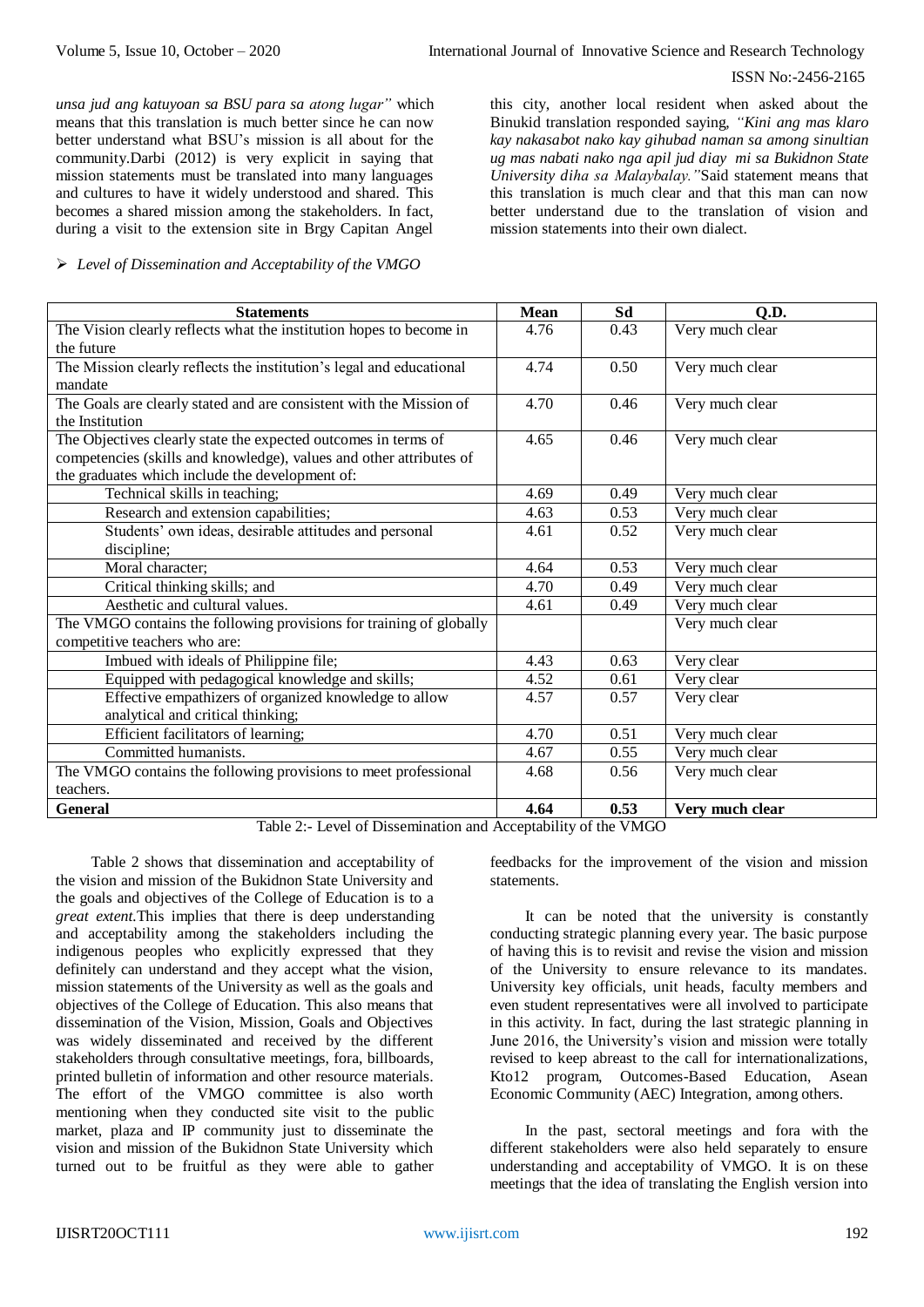#### ISSN No:-2456-2165

several dialects cropped up. One participant even expressly set out her suggestions saying that in order for better understanding of the VMGO to the local residents including the indigenous peoples in the locality, it must be translated to Cebuano and even Binukid.

To carry out the aforementioned recommendation, a team was organized primarily to translate the vision and mission of the University into Filipino and Cebuano dialects. The Filipino version was appropriately referred to the Komisyon ng Wika at Kultura which determined the

## *Extent of Congruency and Implementation of the VMGO*

validity of the translated Filipino version. Since the Binukid version needed more time to translate, as it is needed to be properly channelled through the National Commission on Indigenous Peoples (NCIP), the same was first translated and contextualized by an IP Community Relations Officer of which after undergoing several referrals and examination – the process and procedure of which strictly followed NCIP rules in translation was finally validated during the IP Month celebration last October 2015 where majority of the IP chieftains of different tribes were around.

| <b>Statements</b>                                                       | Mean | sd   | <b>O.D.</b>           |  |  |
|-------------------------------------------------------------------------|------|------|-----------------------|--|--|
| There is congruency between actual educational practices and activities |      |      |                       |  |  |
| in all of the following:                                                |      |      |                       |  |  |
| Mission of the Bukidnon State University;                               | 4.67 | 0.50 | <b>Strongly Agree</b> |  |  |
| Goals of the College of Education; and                                  | 4.66 | 0.50 | <b>Strongly Agree</b> |  |  |
| Objectives of the Teacher Education Program.                            | 4.67 | 0.50 | <b>Strongly Agree</b> |  |  |
| There is evidence that the goals and objectives are being achieved.     | 4.67 | 0.52 | <b>Strongly Agree</b> |  |  |
| General                                                                 | 4.67 | 0.51 | <b>Strongly Agree</b> |  |  |
| $\cdots$<br>$\sim$ $\sim$ $\sim$                                        |      |      |                       |  |  |

Table 3:- Congruency and Implementation

Table 3 illustrates the congruency between the actual educational practices and activities of the BSE and BEE programs to the vision and mission of the University and the goals and objectives of the College of Education. The table shows that the stakeholders *strongly agree* that the actual educational practices and activities are congruent and aligned with the vision and mission of the institutions. The faculty demonstrates in their teaching the VMGO and the philosophy of the institution. The formulation of the goals and objectives including the BSEd and BEEd programs is guided by the mission of the University.

The educational practices and activities under the four functions; instruction, research, extension, and production are congruent with the mission and objectives of the institution. This is highly evident in the different materials of the faculty and outputs of students such as instructional materials, researches, and community and extension involvements both by the faculty and students. An extensive and careful examination of the different syllabi of both BEEd and BSEd programs revealed that indeed what they are reflecting in their learning plan are actually aligned with what is to be attained in consonance with the VMGO statements. However, to validate this alignment, the researchers really took time to interview with the different faculty in-charge for each major or unit in the BEED and BSEd curricula which revealed that true enough these teachers really did these activities in their classes to ensure alignment and attainment of the VMGO. In an interview with a certain faculty regarding congruency, what she said was, *"In order for me and my classes to attain the Desired Learning Outcomes of the College, I have to ensure that my activities provided to the students are well within the goals of the course considering the knowledge, skills and values that my students have to learn after my class.*"Her answer is very true as evidenced by the different learning materials she used in her classes. This is reinforced by another faculty

who is teaching major subject said that *"to ensure that our students will get the right training from our subject, we first teach through modelling by showing and demonstrating how to do the skills and then we allowed them to simulate what it is like to be real teacher in our classroom".* This practice is also true to all teachers who are handling major subjects because it is only through proper modelling that competencies are properly transferred to these students.

It is worthy to take notice that for the past several years already, the University through the College of Education have successfully forged partnerships with the various local, national and international partners. The partnership with Anubanchonburi School and Watboonyasri Thumrurat Upathum School in Thailand and Manado International School in Indonesia are among the international linkages where pre-service studentsare sent to take their on-the-job trainings, while some faculty are sent to serve as resource speakers for the seminars they have organized. Correspondingly, some partner-teachers have come to the Bukidnon State University since 2014 to receive trainings as extension project of the institution.

In a semi-structured interview conducted to the alumni of the College who are now occupying key positions as school principal and directors in the privates schools situated in the City, they are one in saying that indeed our graduates are globally competitive. One alumnus responded saying that: "*BukSu has given the graduates the opportunity not only for local but has a choice to go international".* This remark is very true in the sense that a good number of graduates have immediately found employment in the public and private schools in the country as well as abroad. This is supported by another school principal who said that: *"Yes, because some of the teachers from Heights Kinderland are now employed outside the country. During the hiring of the teachers, there were plenty of applicants from other schools*